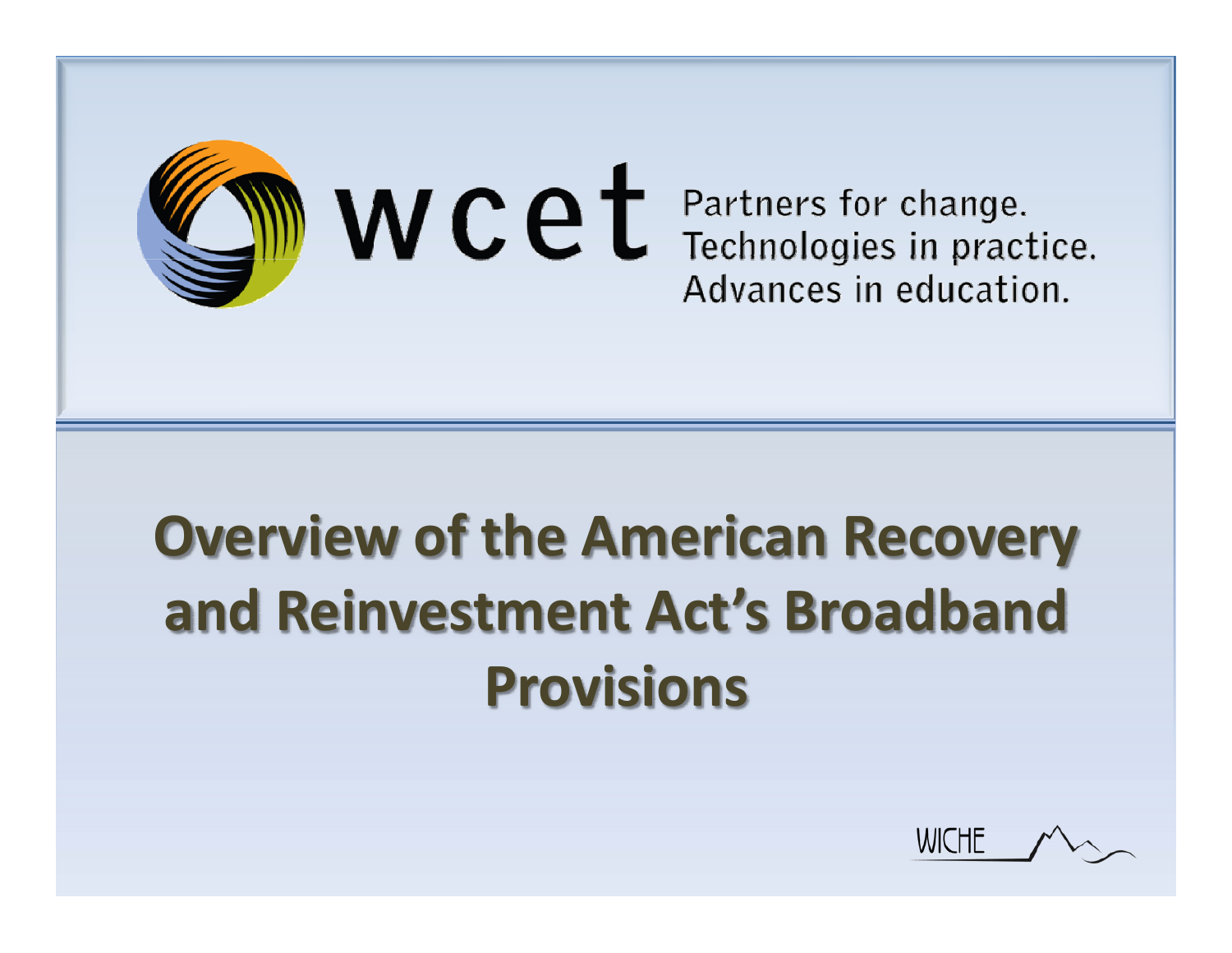### *Broadband Stimulus Funding*

- Г Total of \$7.2 billion for broadband activity
	- \$4.7 billion for NTIA Broadband Technology Opportunity Program (BTOP):
		- 1. \$350 million for support of the State Broadband Data & Development Grant Program (P.L. 110‐385) and <sup>a</sup> national broadband inventory map
		- $2.$ At least \$250 million competitive grants for innovative programs to encourage sustainable adoption of broadband service
		- 3. At least \$200 million for competitive grants for expanding public computer center capacity, including at community colleges and public libraries
		- 4. \$3.9 billion for 2 and 3 above and for infrastructure
	- п \$2.5 billion for USDA Rural Utilities Service (RUS) Distance Learning, Telemedicine and Broadband Grant Program
		- 1. Broadband loans and loan guarantees, as authorized by the Rural Electrification Act of 1936 (7 U.S.C. 901 et seq.)
		- 2. Used to support broadband infrastructure in predominantly rural areas.



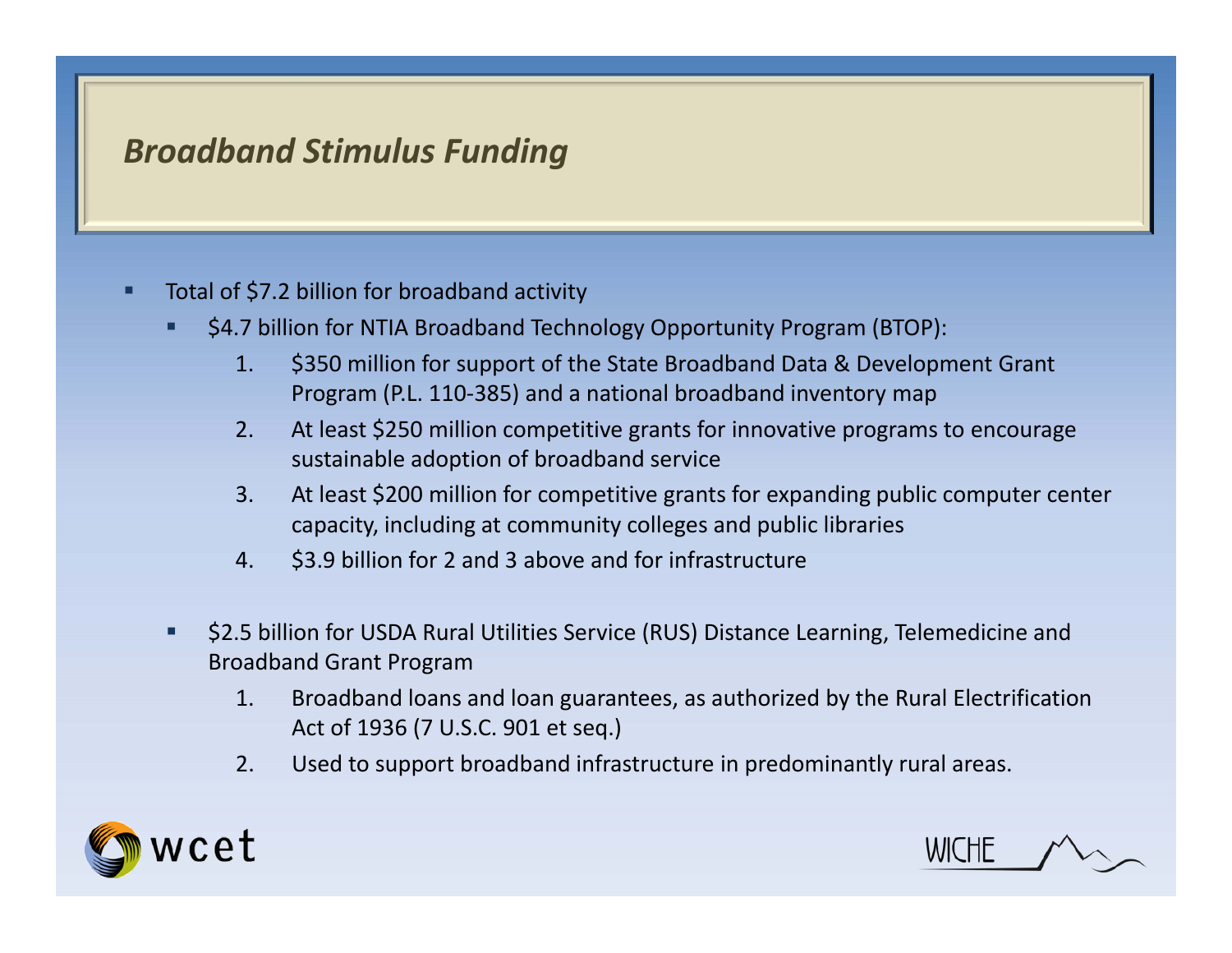### *Five Broad Purposes of the BTOP Program*

- Г **Provide access to broadband service to consumers residing in unserved areas of the U.S.**
- п Improved access to broadband service to consumers residing in underserved areas of the U.S.
- L **Provide broadband education, awareness, training, access, equipment, and support to** 
	- (A) schools, libraries, medical and healthcare providers, community colleges and other institutions of higher education, and other community support organizations and entities to facilitate greater use of broadband service by or through these organizations
	- . (B) organizations and agencies that provide outreach, access, equipment, and support services to facilitate greater use of broadband service by low‐income, unemployed, aged, and otherwise vulnerable populations
	- $\blacksquare$  (C) job‐creating strategic facilities located within <sup>a</sup> State‐designated economic zone, Economic Development District designated by the Department of Commerce, Renewal Community or Empowerment Zone designated by the Department of Housing and Urban Development, or Enterprise Community designated by the Department of Agriculture
- п Improve access to, and use of, broadband service by public safety agencies
- Stimulate the demand for broadband, economic growth, and job creation



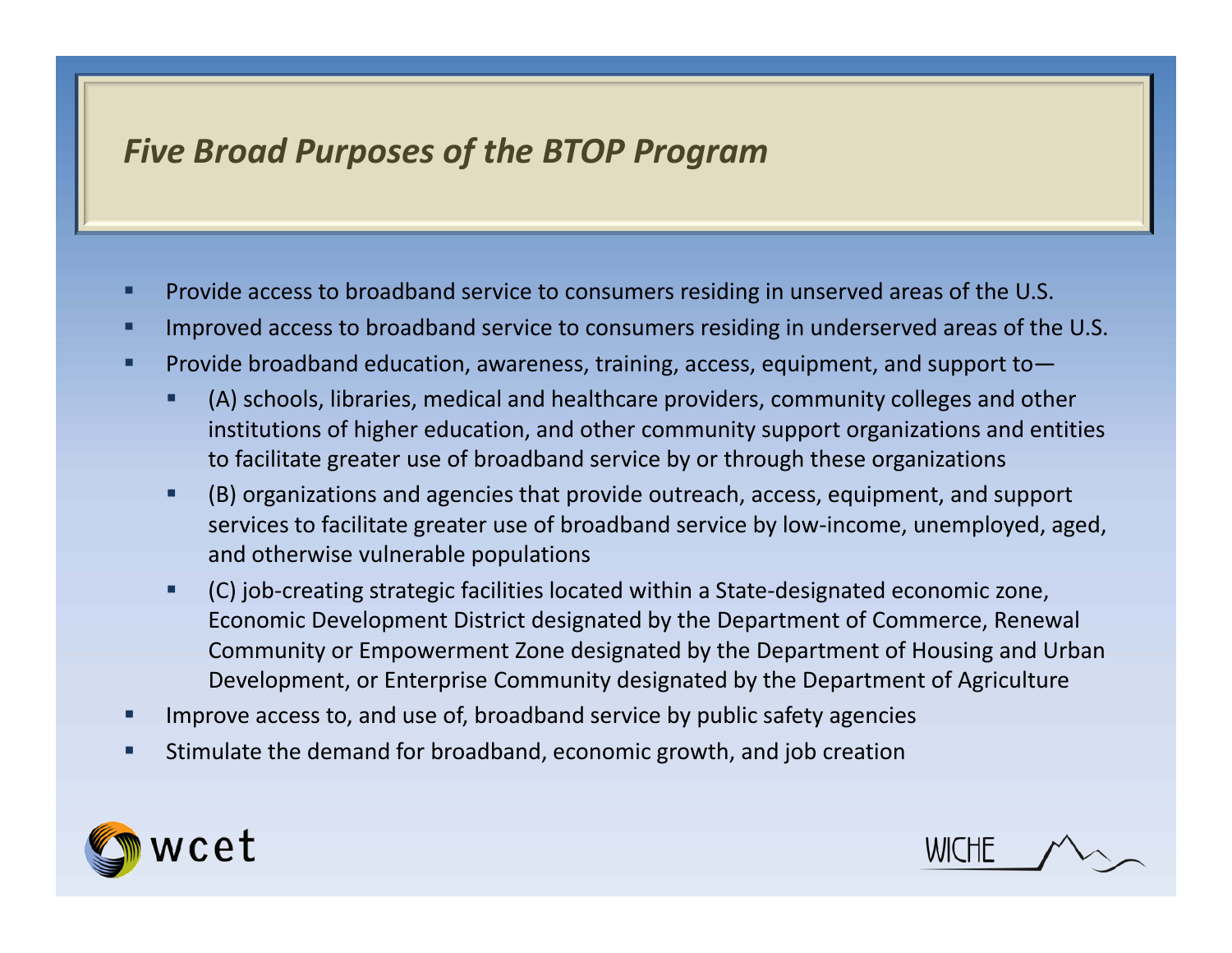#### *Purposes of the RUS Broadband Program*

- Г Seventy-five percent (75%) of the area to be served by a project receiving funds from such grants, loans or loan guarantees shall be in <sup>a</sup> rural area without sufficient access to high speed broadband service to facilitate rural economic development, as determined by the Secretary of Agriculture
- . Funds shall be given to project applications for broadband systems that will deliver end users <sup>a</sup> choice of more than one service provider
- п Funds shall be given to projects that provide service to the highest proportion of rural residents that do not have access to broadband service
- $\blacksquare$  Priority shall be given for project applications from borrowers or former borrowers under title II of the Rural Electrification Act of 1936 and for project applications that include such borrowers or former borrowers
- Priority for awarding such funds shall be given to project applications that demonstrate that, if the application is approved, all project elements will be fully funded



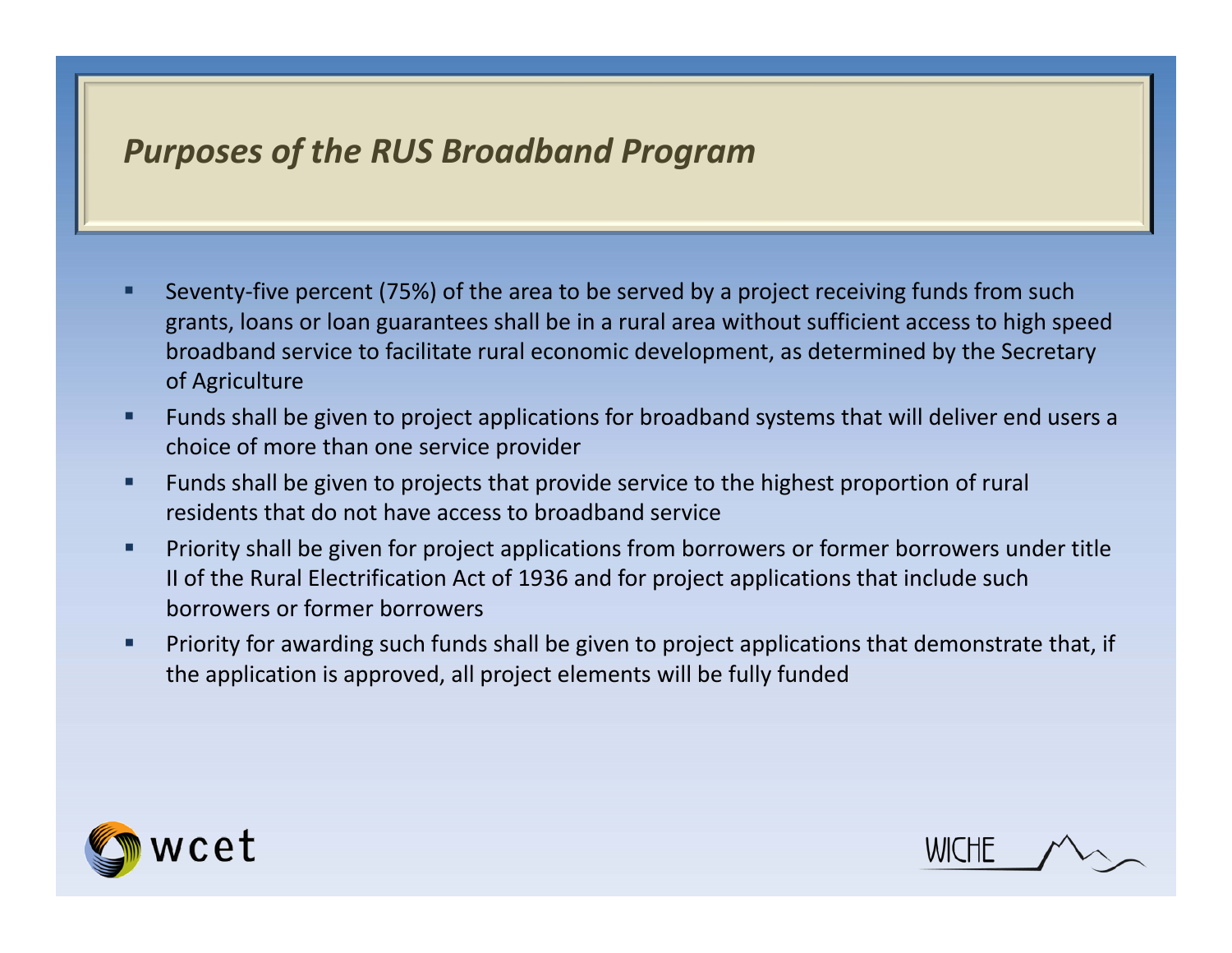# *NTIA/RUS ARRA Funding Process (to date)*

- Г February 24, 2009 – NTIA published <sup>a</sup> Notice in the Federal Register announcing its intention to begin holding meetings and take written comments in connection with the broadband grant programs.
- п ■ March 16, 19, 23 and 24 - Public meetings take place in Washington, D.C., Las Vegas, NV and Flagstaff, AZ.
- п Joint Agency Notice sought input on <sup>a</sup> series of questions regarding <sup>a</sup> number of issues including:
	- П the appropriate allocation of funds among the five purposes of the NTIA funding
	- potential additional factors that should be considered by the agencies in making funding awards
	- $\blacksquare$ **the role of the states in selecting projects**
	- **•** how to define or determine areas that are "unserved" or "underserved"
- п April 13, 2009 – Comment deadline (over 1600 comments submitted)
- п May 18, 2009 – BTOP Quarterly Program Status Report



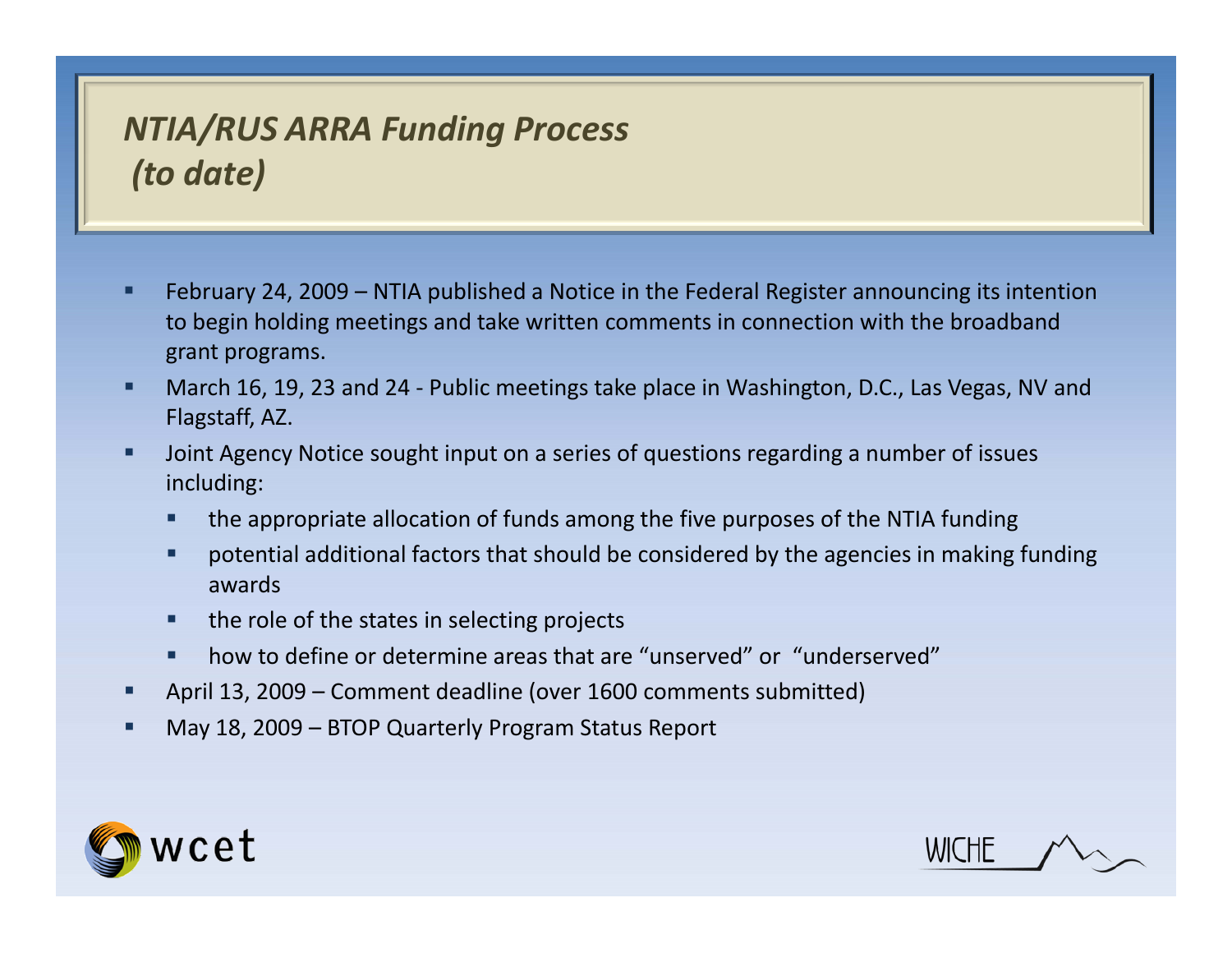# *NTIA ARRA Funding Timeframe (projected but not final)*

- Г Agencies are ramping up staff and contemplating outsourcing of some administrative aspects of the grant process in order to expedite the award of grants while maximizing efficiency.
- п **• NTIA currently is preparing a Request for Proposal for outsourcing the processing of funding** applications.
- п Early Summer 2009 – Expected Issuance of Notice of Funds Availability (NOFA)
- п ■ Summer 2009 - Outreach and Grant Guidance Workshops
- п July 2009 – September 2009 ‐ Submission of First Set of Grant Applications
- Fourth Quarter 2009 Initial Grant Awards
- П ■ 2010 - Second and Third Notices of Funds Availability



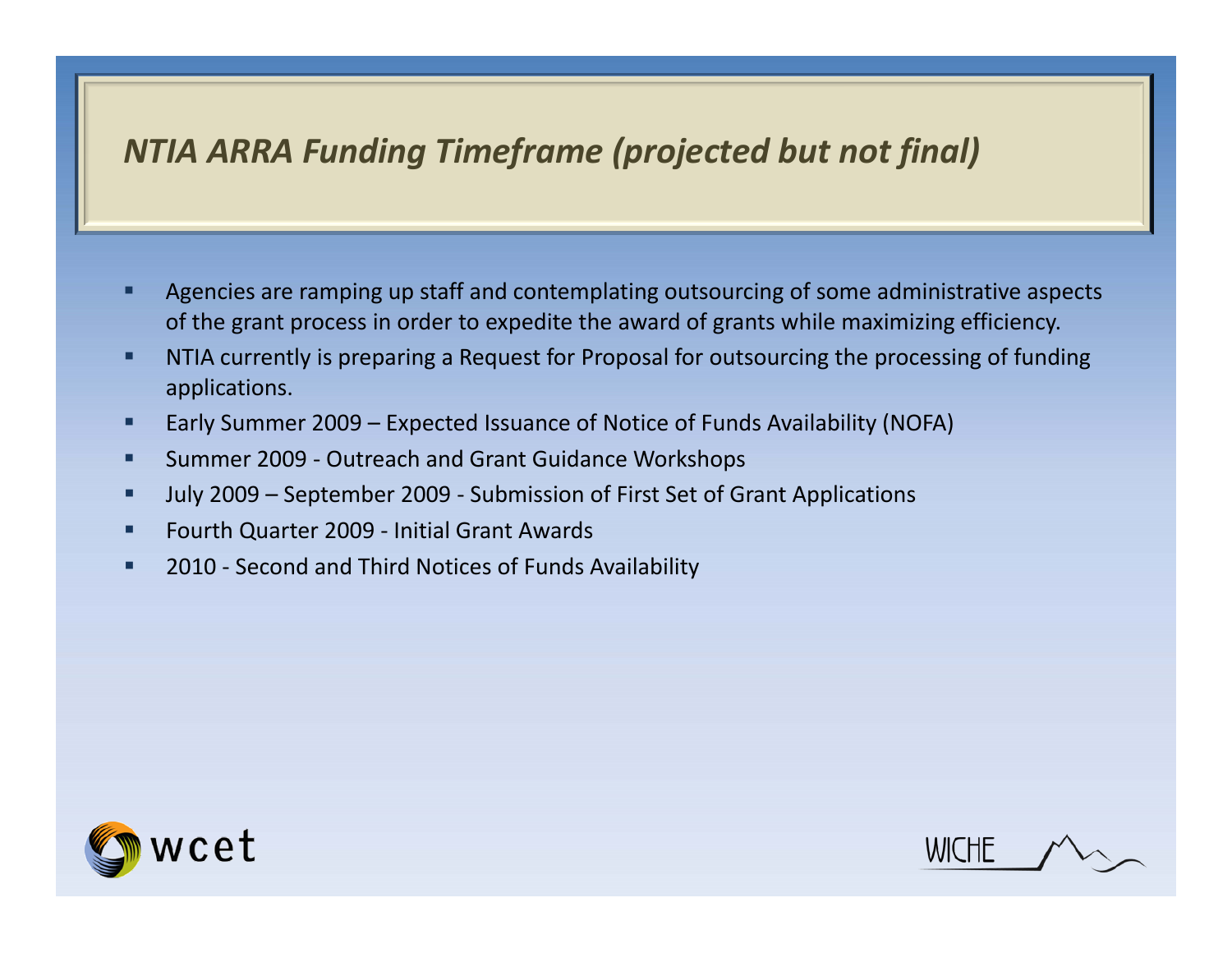#### *WICHE's Technology & Innovation Roles*

- WICHE's Technology & Innovation office focuses on access to advanced broadband networks in education and health care.
- П Organized the first summit on broadband access for minority‐serving institutions in the West . Published "*Can You Hear Us Now*" which suggested new directions for federal and foundation funding agencies. (www.wiche.edu/resources/papers/)
- $\blacksquare$  Contributed to white paper, "*Unleashing Waves of Innovation: Transformative Broadband for America's Future*" (www.wiche.edu)
- $\blacksquare$  Serving as leading member of higher education coalition providing comments to federal funding agencies on stimulus funding for broadband.
- п Working closely with Internet2 to extend broadband to the broadest education community – K12, higher education, science &cultural organizations, libraries, etc.



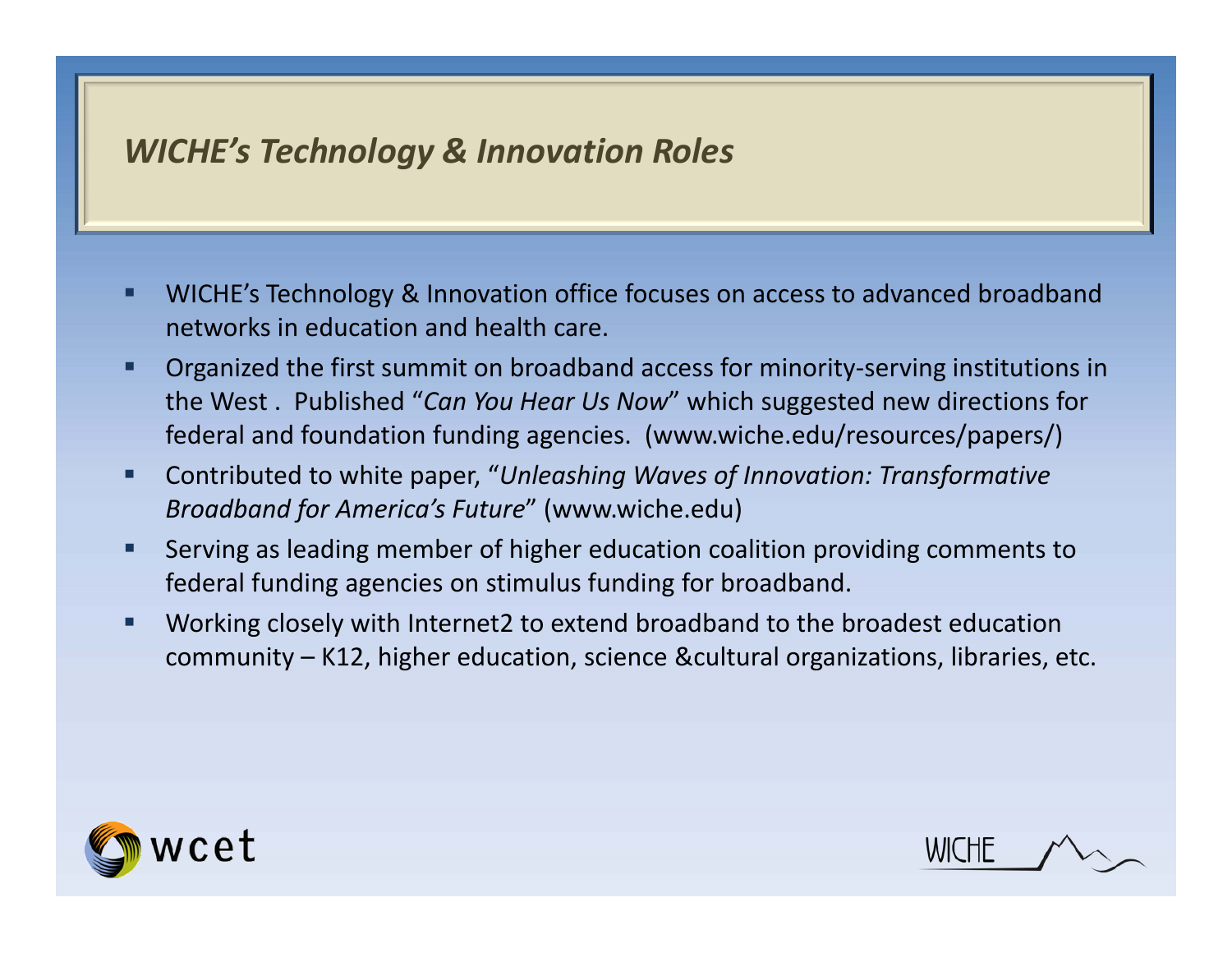# *WICHE's Technology & Innovation Roles (cont.)*

- Briefings to Western Governors' Association.
- п Strategizing with regional higher education networks on pilots to reach un‐served and underserved institutions and regions in the West.
- П Currently working with regional aggregators for research and education broadband in the West to develop proposals for ARRA broadband funding.



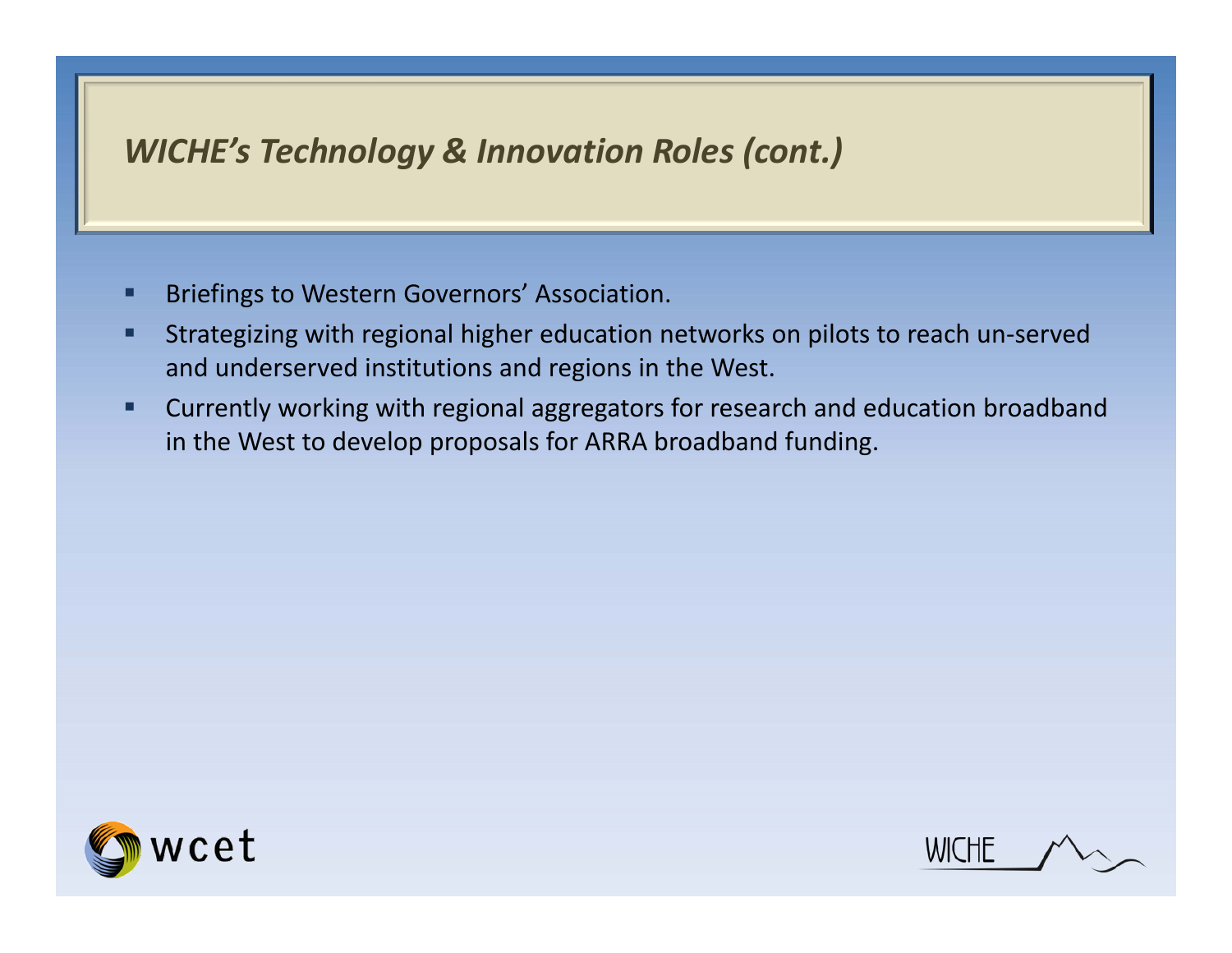### *Leading Research & Education Networks in the WICHE Region*

- L Albuquerque Gigapop (ABQG)
- Г Corporation for Education Network Initiatives in California (CENIC)
- $\blacksquare$ Front Range Gigapop (FRGP)
- $\blacksquare$ **IDED Algerical State Incontator (IRON) I**
- П **Northern Tier Network Consortium (NTNC)**
- П Oregon Gigapop
- Ξ Pacific Northwest Gigapop (PNWGP)
- $\blacksquare$ ■ Utah Education Network (UEN)



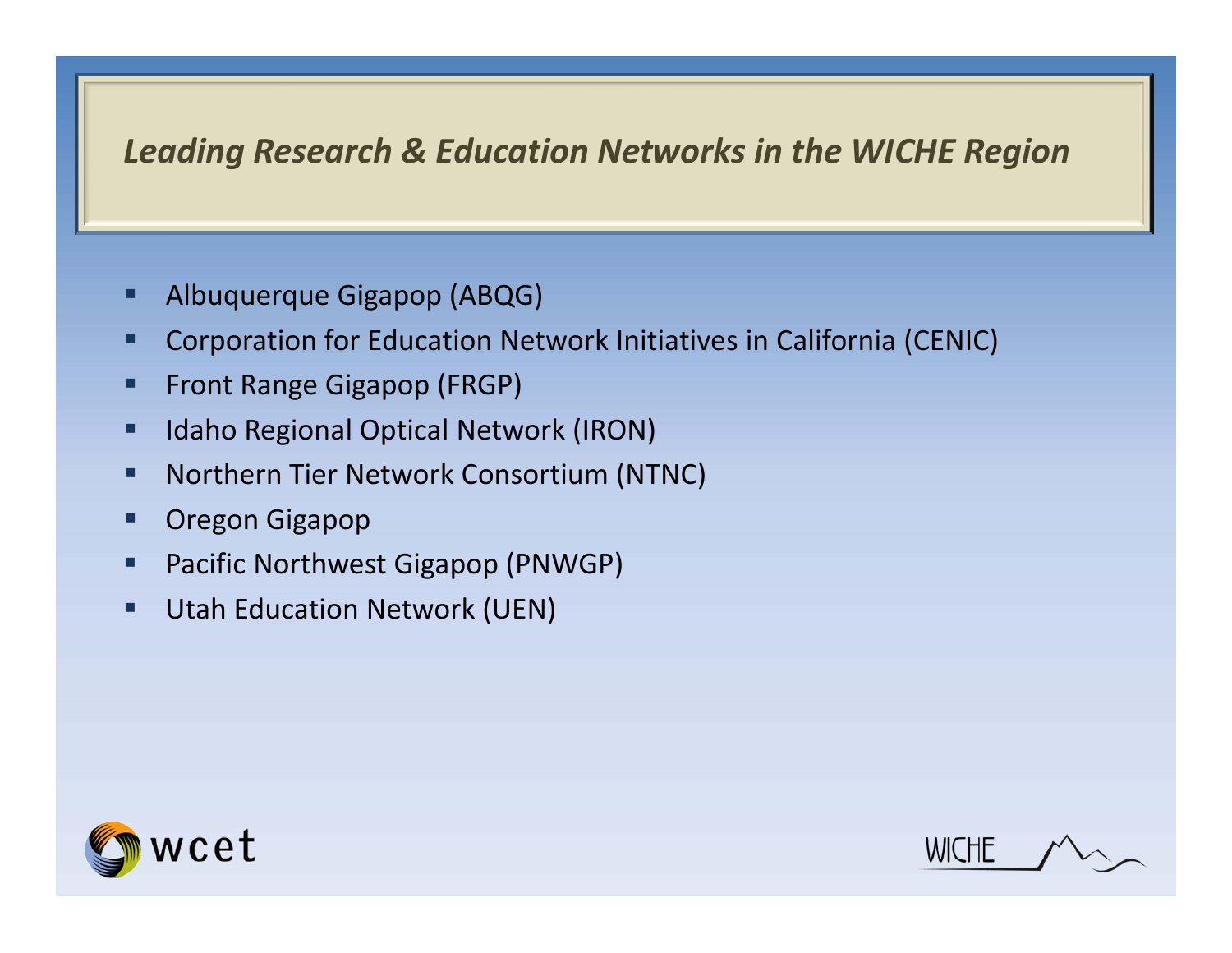#### Facilities‐based Regional Optical Networks

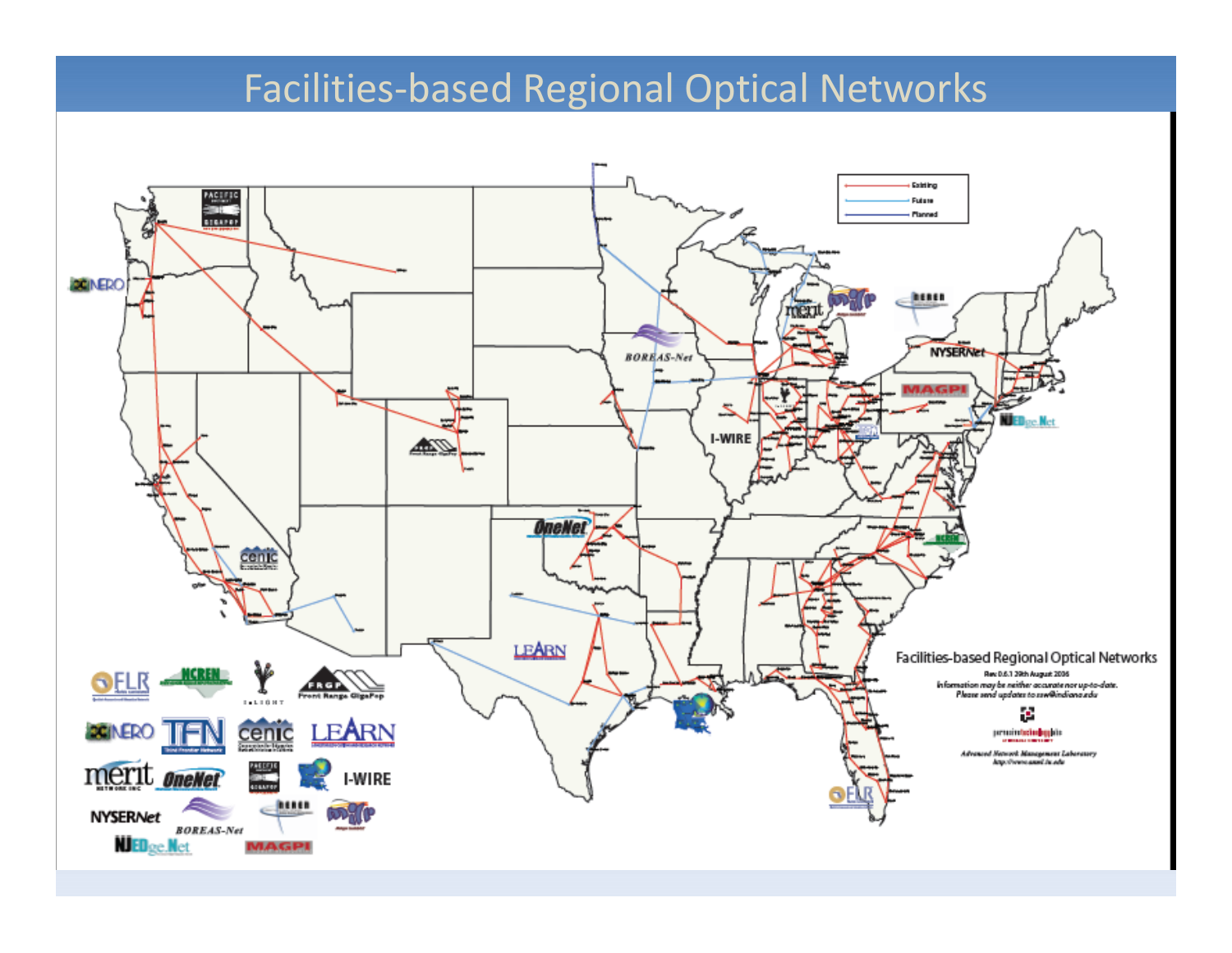#### Northern Tier Network Consortium & Other Regional Optical Networks